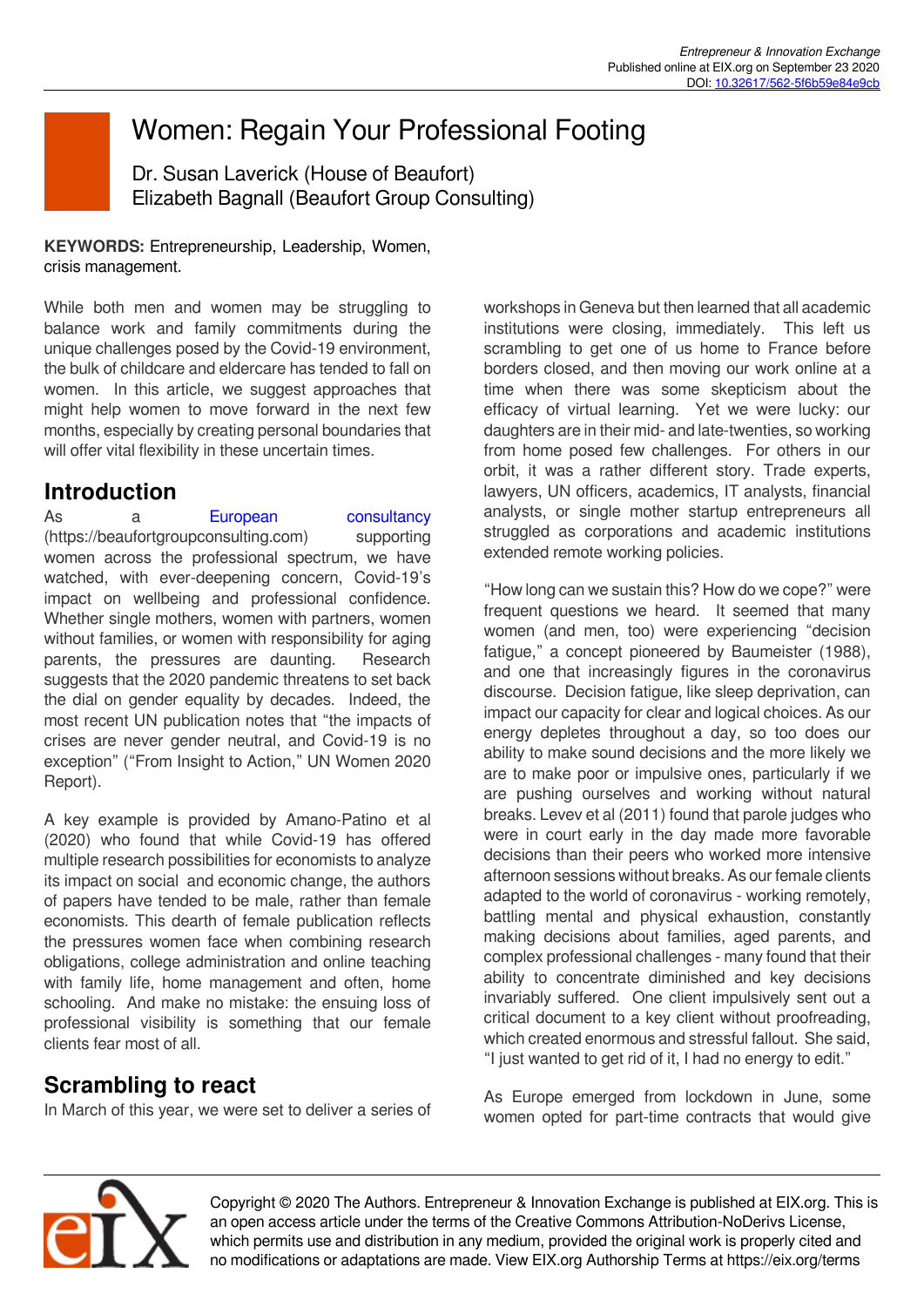them some flexibility to manage family life, knowing that it would inevitably impact future career plans. Others feared that promotions were no longer attainable in the current climate. How often did we hear: "I am so lucky to have a job?" or "I am just doing what I can to keep the job, but haven't the time or energy to do more?" Put simply, women had to make decisions about their careers that they would never have countenanced nine months ago. Regardless of the context, there was consistency across their challenges. Perhaps you might empathize with some of them:

1. I am struggling with managing my time and where my attention is focused.

2. I am not certain how my performance is being judged and whether I am working as effectively as possible.

3. I am not certain I am making the best decisions.

## **Creating boundaries that can set you free.**

The first steps towards helping our clients to address these challenges was to examine where the boundaries that had been in place pre-Covid might have changed. These boundaries had historically helped with managing focus, stress, time management, efficient working practices and effective decision making.

Here is the simple four step approach that we suggested they adopted.

#### **1. Identify where boundaries have shifted and what has been the impact.**

Has home life become a distraction, and a path to procrastination when addressing work objectives? The related question was often confronting: have you taken on too much responsibility, which therefore needs to be rebalanced? Or have boundaries shifted in the opposite direction, with work concerns and obligations absorbing days and evenings too?

In this scenario, we encouraged women to recognize personal/family stress points, and then to sketch out an ideal plan of how these might be accommodated, reduced or shared. This is a visualization exercise, so acknowledging what needs to change in order to make things work can offer a glimpse of what is realistic, and what is not. A helpful tool is Steven Covey's circles of concern and influence, where the key tip is to focus on the things you can influence and control (how you work,

organizing your workspace, family) and letting go of those you cannot alter (the duration of the pandemic, the future of your company etc.)

#### **2. Consider pre-Covid boundaries that may have been lost: Do they need to be reinstated?**

Are there clear demarcations between home and work? When working from home, have you replicated the boundaries that you took for granted at the office? The coffee and lunch breaks; the chat breaks to test ideas with colleagues; the commute home that enabled you to at least physically step away from work? Re-imagine these demarcation zones and try to respect them in your working day.

#### **3. Decision fatigue: a slippery slope**

Fatigue, impulse decisions and inertia regarding decisions can be signs of decision fatigue. Try to avoid making key work decisions at the end of the day when you are less fresh and more likely to make bad ones. Sleeping on it can be the best thing you do. Ensure that you take regular breaks during the day. Space out those Zoom or Webex meetings, and if you are working across multiple time zones, be brutal: create a cutoff time after which you cease taking calls or checking emails. If you absolutely must send out that critical document at 7 p.m., make sure that it is error-proof before pressing "send." If not, ask a friend or colleague to help you to proofread it. Remember the wisdom that we shouldn't restructure the company at the end of the day! Gaining clarity on where boundaries need to be repositioned -- or, if already lost, reinstated -- will help with the final step below.

#### **4. What tools do you need to navigate this new environment?**

Do you need to refresh your soft skills? This includes the communication repertoire, managing meetings, etc. Are you struggling with managing work deadlines and time management? Do you find it hard to say no, or to delegate? Of course, the two are often linked. Research conducted by a team of researchers at Stanford Business, Akinola et al (2018) indicates that there are gendered differences in the art of delegating: women can be reluctant to delegate because it might undermine perceived goodwill with subordinates. So the message is simple: learn to ask for help, because workplaces are changing and becoming more attuned to the needs of staff. Tap into that empathy and ensure